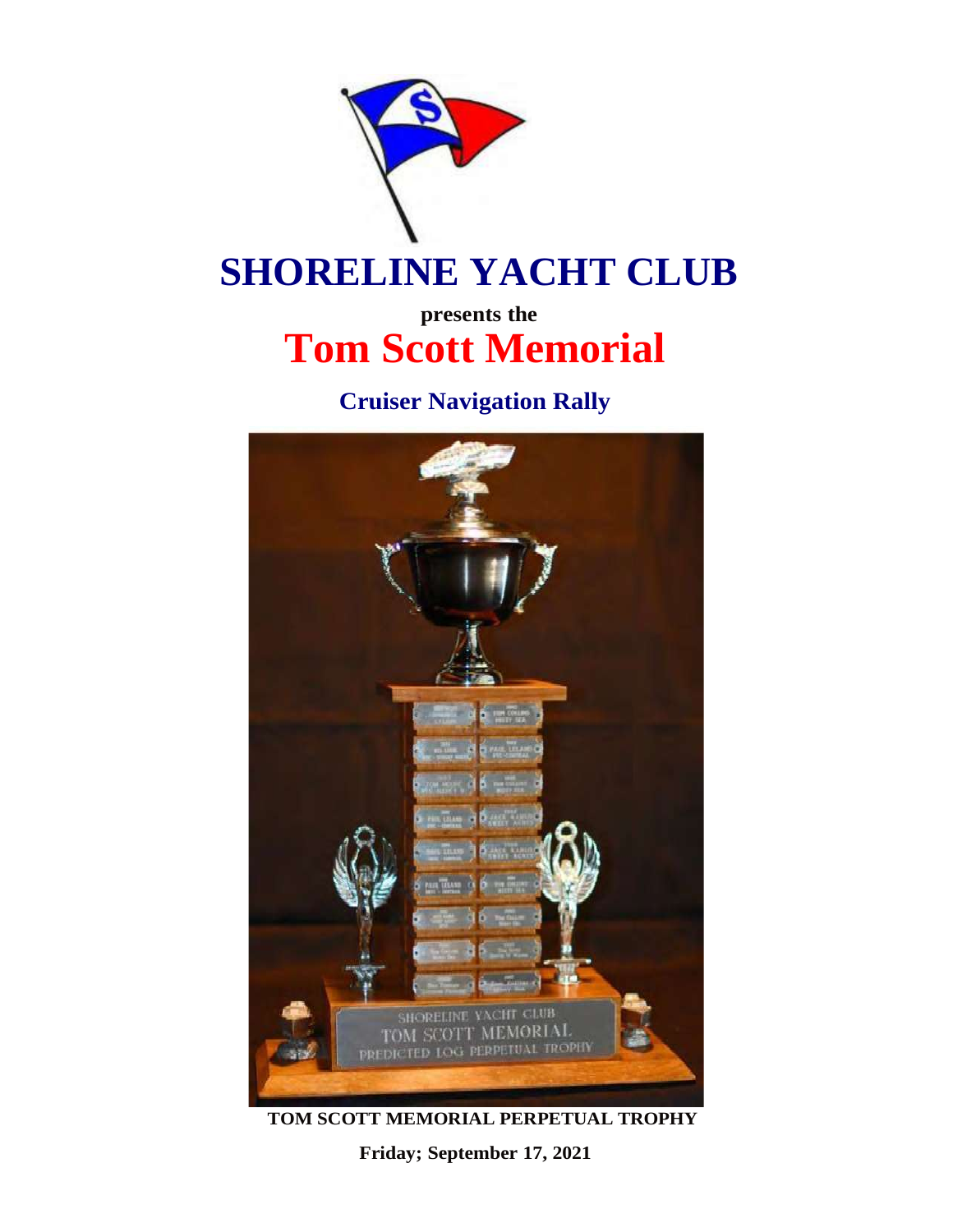## Evolution of the Tom Scott Memorial Cruiser Navigation Rally

I'm not sure whether to give the historical evolution of the Tom Scott Memorial by name or by the evolution of the Two Harbors Contest, previously known as the Shoreline Invitational contest. Perhaps I'll try to do a little of both. There is a long and convoluted history of the evolution and sponsorship of these contests, so I'll try to be as concise as possible. If you have trouble following this, consider my problem in recalling all of it!

Let's start with the Two Harbors Contest because that came first historically. In 1984, Hollywood Yacht Club moved their Shultz Contest (which traditionally finished at the Isthmus (and by this time was no longer being run as a night contest), from mid-July to Friday in mid-September preceding the Ramsey. The combination of those two contests became very popular with SCCA Skippers and participation in both contests soared. Now, in order to understand the evolution, we need to jump over to the Easter Catalina Contest. So, bear with me on this for a moment.

When the Huntington Harbour Yacht Club withdrew its sponsorship and the Harrison Palmer Trophy from the Easter Catalina contest in 1983, Shark Island Yacht Club (who in 1981 was on the top of the Club Point Standings) picked it up. By 1985, after just two short years, SIYC was nearly defunct and dropped their sponsorship. Taking their first try at sponsorship of an SCCA contest, Shoreline Yacht Club then took over the Easter Catalina. They hosted the event for three years, then dropped it. In 1988, Cabrillo Beach Yacht Club then picked it up. Hollywood continued to be disappointed that their Shultz had lost its Brugman standing when it was linked with the Ramsey. So, when Cabrillo withdrew from the Easter Catalina in 1991, Hollywood took that opportunity to sponsor the Easter Catalina, a Brugman contest. They continue to sponsor the Easter Catalina.

When Hollywood Yacht Club moved their Shultz Trophy to the Easter Catalina, that left the Ramsey feeder without a sponsor. So, in 1991, Four Winds Yacht Club agreed to assume sponsorship of that contest and named it the Two Harbors Contest. They brought along the Trophy that had been previously used for the Sharkie, which had been the feeder to the now defunct Shark Island Invitational Contest. Four Winds continued to host the Ramsey feeder contest through 1995 when the Four Winds Yacht Club disbanded. Seal Beach Yacht Club then assumed the Trophy and ran the Two Harbors contest for four years until 2000.

Jumping back now, in 1988 after Shoreline dropped sponsorship of the Easter Catalina, they didn't again sponsor another contest until 1991. It was then that they assumed the feeder to the Bahia Corinthian Invitational from Seal Beach Yacht Club and renamed it the Shoreline Invitational. They continued to sponsor that contest until 2000 when they discontinued sponsorship of the BCYC feeder and moved the Shoreline Invitational trophy to replace the Two Harbors Trophy for the feeder to the Ramsey. Shoreline continues to sponsor the contest to this day. However, in 2009 the name of the trophy was changed to the Tom Scott Memorial to recognize Tom who was a very dedicated and active contestant within Shoreline Yacht Club.

For all its varied history and names, the SCCA September cruiser contest across the San Pedro Channel to Isthmus, Catalina, has enjoyed continued popularity throughout the years. Moorings are usually available then. The picnic table dinners on the beach with the awards ceremony, sometimes illuminated only by flashlight, are a distinctive break from the traditional blazer and tie routine of those on the mainland.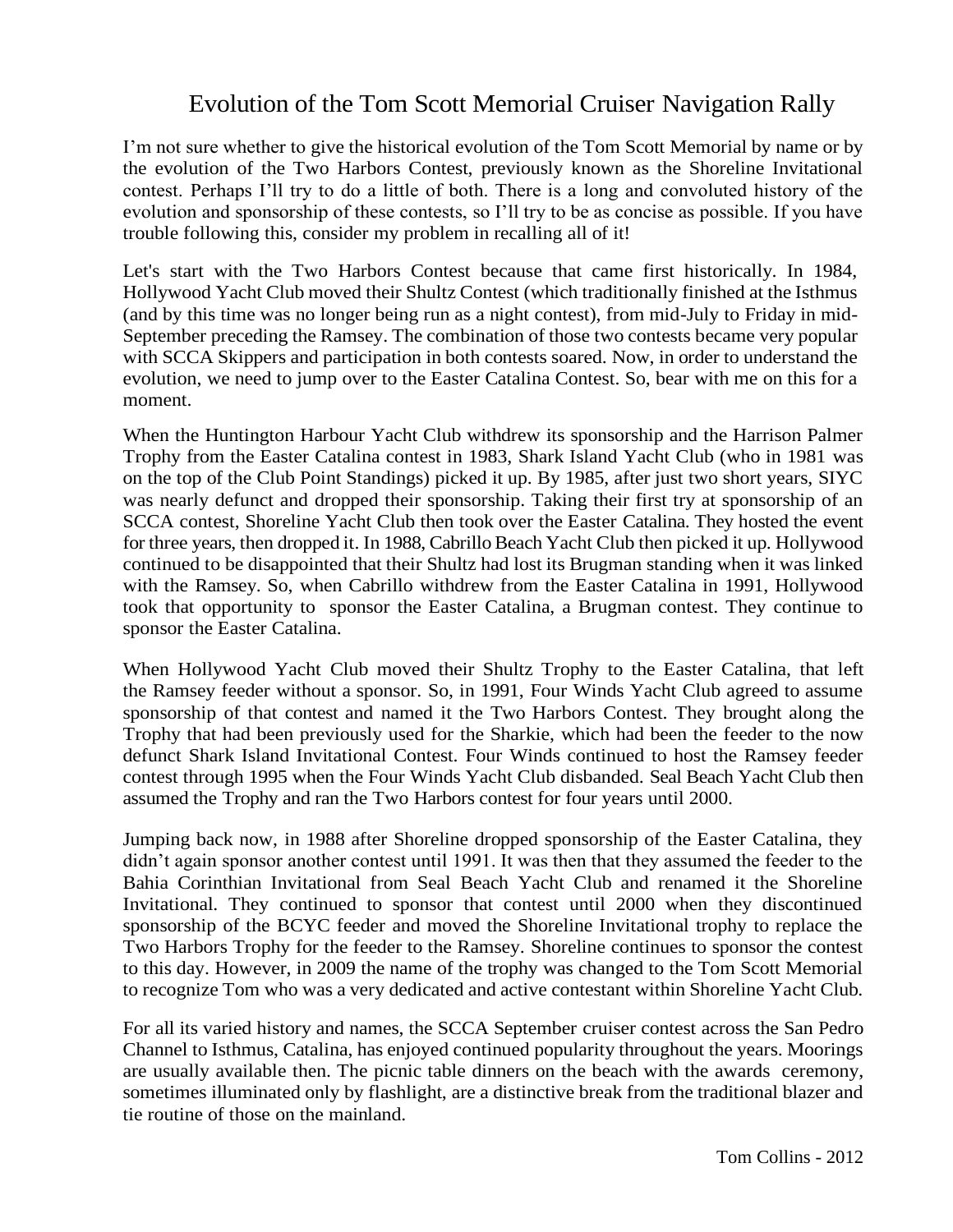# Tom Scott Memorial Cruiser Navigation Rally:

Friday; September 17, 2021.

- Sponsored by: ------ Shoreline Yacht Club of Long Beach.
- Sanctioned by: ------ SCCA & NACA.
- Eligibility: ----------- Members of SCCA member yacht clubs in conformity with SCCA rules.
- Trophies: ------------ Shoreline keeper trophies in accordance with SCCA rules.
- Points: --------------- Fall Series, Top-Ten, Bathke, Bobrick, Simonson, NACA, Peggy Bent Catalina Cup, and Lurie First-Year Contestant.
- Rules: ---------------- SCCA Cruiser Navigation Rally Rules as amended February 18, 2015.
- Observers: ---------- This is considered an overnight rally; family members OK.
- Race Committee: -- Glen Mulock, Cell: 562-266-7847
- Committee boat: --- Leavin' Early
- Skipper's meeting:-- None
- Moorings: ----------- To be arranged by skippers with Isthmus Harbor Patrol on VHF 9.
- Official scorer: ----- Tom Collins on Misty Sea, Cell: 818-363-6292.
- Predicted log: ------ To be sealed in an envelope and given to the observer before the rally.
- Actual log: --------- Use SCCA log form dated 09/12/13. Turn in logs with official clock immediately after the rally to the scorer, Tom Collins, on the vessel Misty Sea as soon as possible after mooring but no later than 1400 hours or call Misty Sea on VHF CH- 71 for log pickup.
- Awards: --------------- At 1730 on shore by the fire-pits followed by cook-your-own dinner on the grills. Bring a side dish to share.

Dress: ---------------- Casual beach attire.